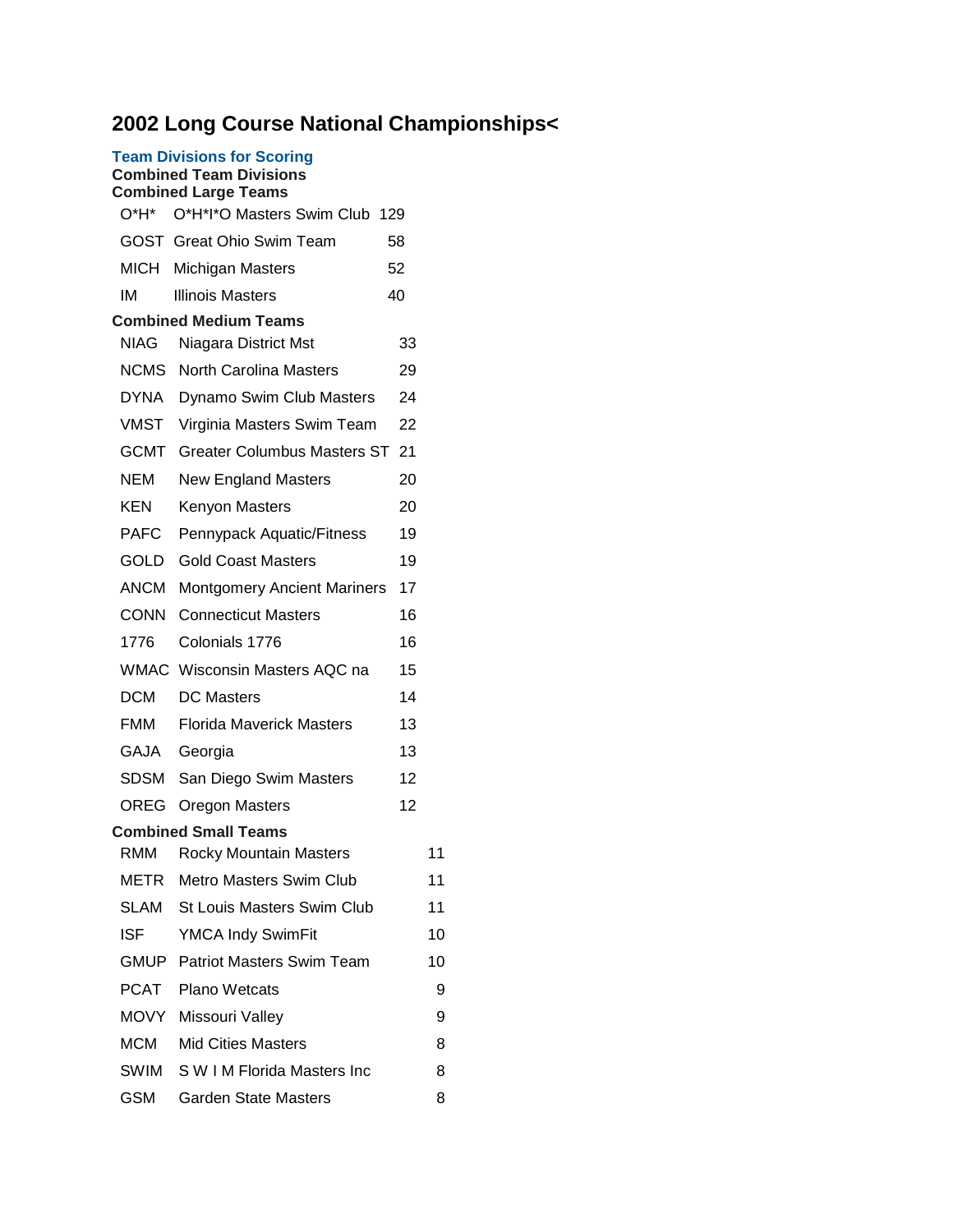| AMAM        | Allegheny Mountain                    | 8              |
|-------------|---------------------------------------|----------------|
| <b>WCM</b>  | <b>Walnut Creek</b>                   | 8              |
| VAAC        | <b>VALLE ARRIBA ATHLETIC CLUB</b>     | $\overline{7}$ |
| <b>TOC</b>  | The Olympic Club                      | 7              |
| ARIZ        | <b>Arizona Masters</b>                | $\overline{7}$ |
| LAKE        | <b>Lakeside Masters</b>               | 7              |
| <b>TYMS</b> | Toronto Y Masters swim club           | 6              |
| <b>CLVM</b> | City of Las Vegas Masters             | 6              |
| WILD        | <b>Wildcat Masters</b>                | 6              |
| MACO        | Multnomah Athletic Club               | 6              |
| TERR        | <b>Terrapin Masters</b>               | 5              |
| ADMS        | <b>Adirondack Masters</b>             | 5              |
| <b>PNA</b>  | <b>Pacific Northwest Aquatics</b>     | 5              |
| CHMS        | <b>Crescent Hill Masters Swimming</b> | 5              |
| CRAQ        | <b>Crawfish Aquatics</b>              | 4              |
| <b>RHMS</b> | Rolling Hills Mud Sharks              | 4              |
| TPIT        | Team Pittsburgh                       | 4              |
| <b>MINN</b> | Minnesota Masters Swim Club           | 4              |
| SCAQ        | Southern Cal Aquatics Masters         | 4              |
| <b>SPM</b>  | St Pete Masters Inc                   | 4              |
|             | <b>SMMM</b> San Mateo Mst Marlins     | 4              |
| SCAM        | <b>Strawberry Canyon AQM</b>          | 4              |
| <b>IRCC</b> | <b>Indian River Comm Coll Masters</b> | 4              |
| EXCL        | <b>Excel Aquatics Masters</b>         | 4              |
|             | PMAC Palos Masters Aquatic Club       | 4              |
| <b>FXCM</b> | <b>Fairfax County Masters</b>         | 3              |
| <b>MOST</b> | <b>Masters of South Texas</b>         | 3              |
| <b>MESC</b> | Maine Masters Sc                      | 3              |
| <b>RMSC</b> | Regina Muskys Swim Club               | 3              |
| <b>CATM</b> | Clearwater Aquatic Team (Maste        | 3              |
| MVM         | Mountainview                          | 3              |
| IAMA        | Iowa Masters Swimming                 | 3              |
| MAM         | Manatee Aquatic                       | 3              |
| <b>DCAC</b> | Dist Of Columbia Aquatics Club        | 3              |
| <b>TAM</b>  | <b>Tamalpais Aquatic</b>              | 3              |
|             | AKMS Alaska Masters Swmg              | 3              |
| AYMS        | <b>Ashland Y Masters Swimming</b>     | 3              |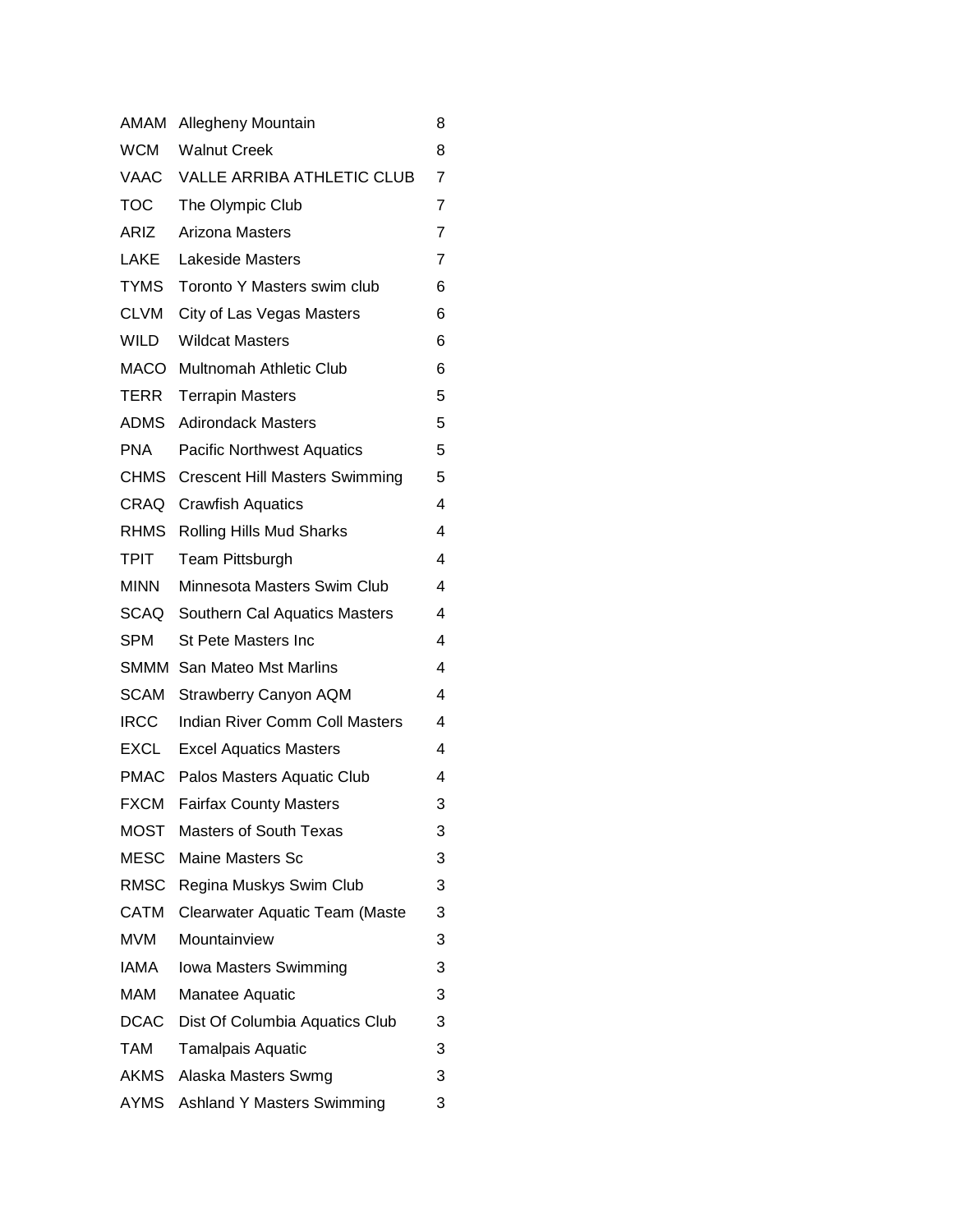| <b>HIMA</b> | Hawaii Masters                        | 3              |
|-------------|---------------------------------------|----------------|
| DOC .       | Doc's Indiana Univ Masters            | 3              |
| LYTA        | Lake Lytal Masters                    | 3              |
| NYG.        | <b>North York Gators</b>              | 2              |
| <b>BGSU</b> | <b>Bowling Green State Univ Maste</b> | 2              |
| <b>VCM</b>  | <b>Ventura County Masters</b>         | 2              |
| HOTS        | <b>Heart of Texas SwimMasters</b>     | 2              |
| <b>SOFM</b> | <b>South Fork Masters</b>             | 2              |
| <b>LYMS</b> | Lancaster (OH) YMCA Masters           | 2              |
| <b>UNON</b> | <b>Unattached Ontario</b>             | $\overline{c}$ |
| <b>BDGR</b> | <b>Badger Masters</b>                 | 2              |
| <b>IMSC</b> | <b>Irving Masters Swim Club</b>       | 2              |
| LAM         | Los Altos Masters                     | 2              |
| UCI         | <b>UCI Masters</b>                    | 2              |
| <b>GSC</b>  | <b>Gator Swim Club</b>                | 2              |
| MSBC        | <b>British Columnia</b>               | 2              |
| VZLA        | <b>MASTER VENEZUELA</b>               | 2              |
| RINC        | Rinconada                             | 2              |
| TYR         | <b>Team TYR</b>                       | 2              |
| <b>GRIN</b> | <b>GReater INdiana</b>                | 2              |
| SPCO        | <b>Space Coast Masters</b>            | 2              |
| WMST        | <b>Woodlands Masters Swim Team</b>    | 2              |
| ILF.        | <b>Ilford Swimming Club</b>           | 1              |
| STAN        | <b>Stanford Masters</b>               | 1              |
| ZAPM        | <b>Zenith Aquatics Masters</b>        | 1              |
| DCRP        | DC Dept Rec & Parks                   | 1              |
| LAC.        | Lewisville Aquatic Club               | 1              |
| SAWS        | Sawtooth Masters                      | 1              |
|             | <b>CMAQ</b> Catfish Masters Aquatics  | 1              |
| CUBU        | Curl-Burke Swim Club                  | 1              |
| <b>INWM</b> | <b>Inland Northwest Mst</b>           | 1              |
| OMAH        | <b>Omaha Masters</b>                  | 1              |
| ES.         | <b>Elmwood Sharks</b>                 | 1              |
| PIMM        | <b>Parris Island Mwr Mst</b>          | 1              |
| ARKM        | Arkansas Masters                      | 1              |
|             | <b>WAND</b> Wandsworth Swim Club      | 1              |
|             | COWI British Columbia                 | 1              |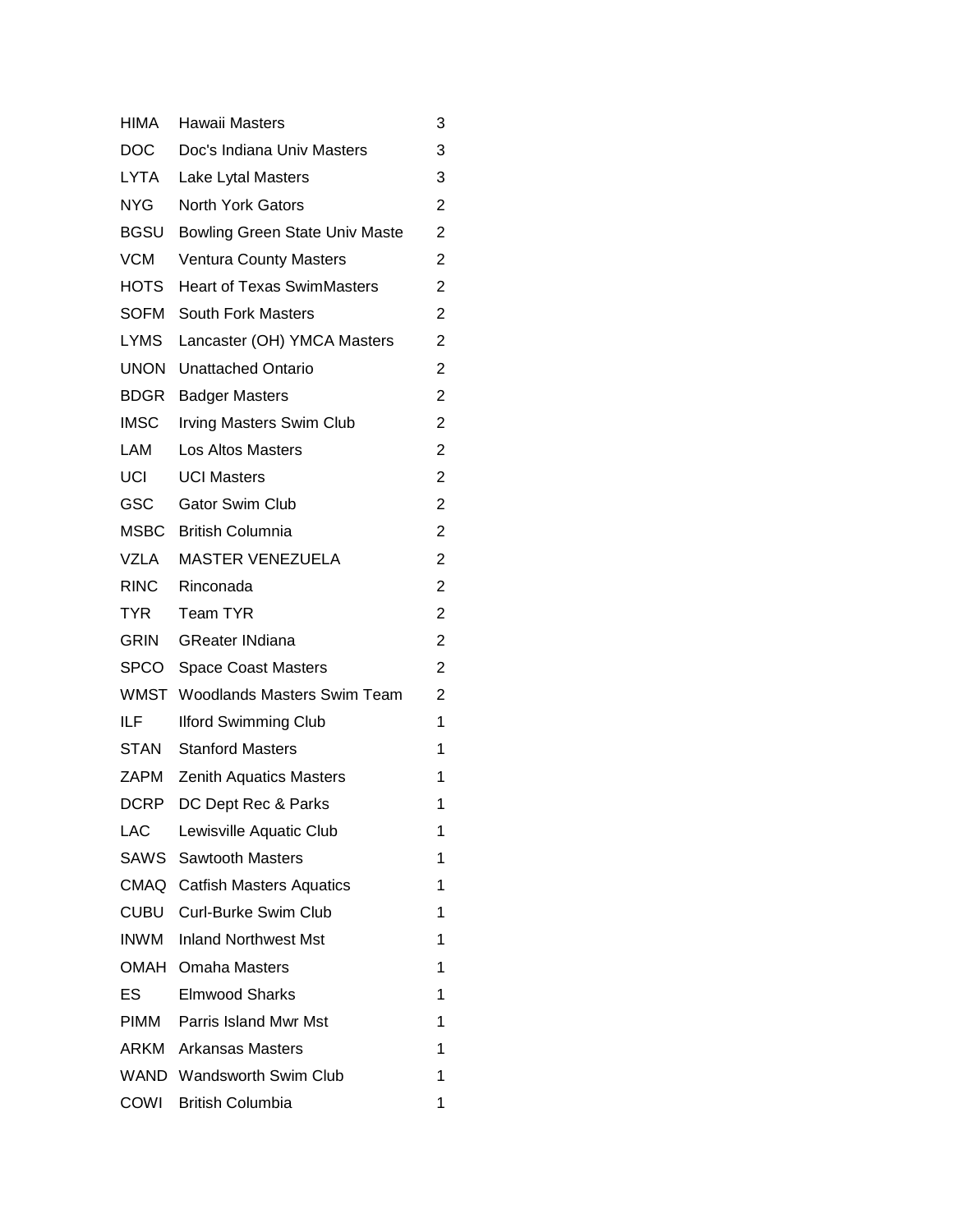| NΤ          | North Toronto Masters Swim Clu      | 1 |
|-------------|-------------------------------------|---|
| SPO         | <b>SPONDON SC</b>                   | 1 |
| <b>YSMS</b> | <b>Y-Spartaquatics Masters</b>      | 1 |
| <b>ORLM</b> | <b>Team Orlando Masters</b>         | 1 |
| TBAC        | Tampa Bay Aquatic Club              | 1 |
| <b>QUIK</b> | Piranha Masters                     | 1 |
| TXAM        | <b>Texas Aquatics Masters</b>       | 1 |
| <b>RRM</b>  | <b>Red River Masters SC</b>         | 1 |
| HLJ         | Holmes Lumber Jax                   | 1 |
| <b>SNM</b>  | Sierra Nevada Masters               | 1 |
| CSPF        | <b>Club Sport Fremont</b>           | 1 |
| OMAC        | Etiobicole Olympium Masters         | 1 |
| <b>STFF</b> | South Texas Flying Fish             | 1 |
| AAAA        | Alamo Area Aquatic Association      | 1 |
| GBAY        | Georgian Bay Masters                | 1 |
| MELO        | <b>Menlo Park Masters</b>           | 1 |
| <b>BSLM</b> | Birmingham Swim League              | 1 |
| <b>HSNM</b> | Henderson Southern Nevada Mast      | 1 |
| <b>NMMS</b> | <b>New Mexico Masters</b>           | 1 |
| <b>YMCA</b> | <b>YMCA</b>                         | 1 |
| <b>FFC</b>  | <b>Fluminense Football Club</b>     | 1 |
| TWC         | The Wellness Center                 | 1 |
| ROW         | Region of Waterloo Masters          | 1 |
| UTAH        | <b>Utah Masters</b>                 | 1 |
| NACM        | Napoleon Aquatic Club Masters       | 1 |
| <b>WHSC</b> | Westside Houston Swim Club          | 1 |
|             | CRUZ Santa Cruz                     | 1 |
| STAR        | <b>Star Masters</b>                 | 1 |
| ZURA        | <b>ZURA</b>                         | 1 |
| PALM        | <b>Palmetto Masters</b>             | 1 |
| TGM         | <b>Team Greenville Masters</b>      | 1 |
| AQUA        | AQUA-MASTERS, Kyiv                  | 1 |
| <b>MCMS</b> | <b>Music City Masters</b>           | 1 |
| <b>BRCK</b> | Niagara Brock Masters               | 1 |
| COLM        | Columbia Masters                    | 1 |
| HSAM        | <b>Heartland Swim Assoc Masters</b> | 1 |
| DBMS        | Daytona Beach Masters               | 1 |
|             |                                     |   |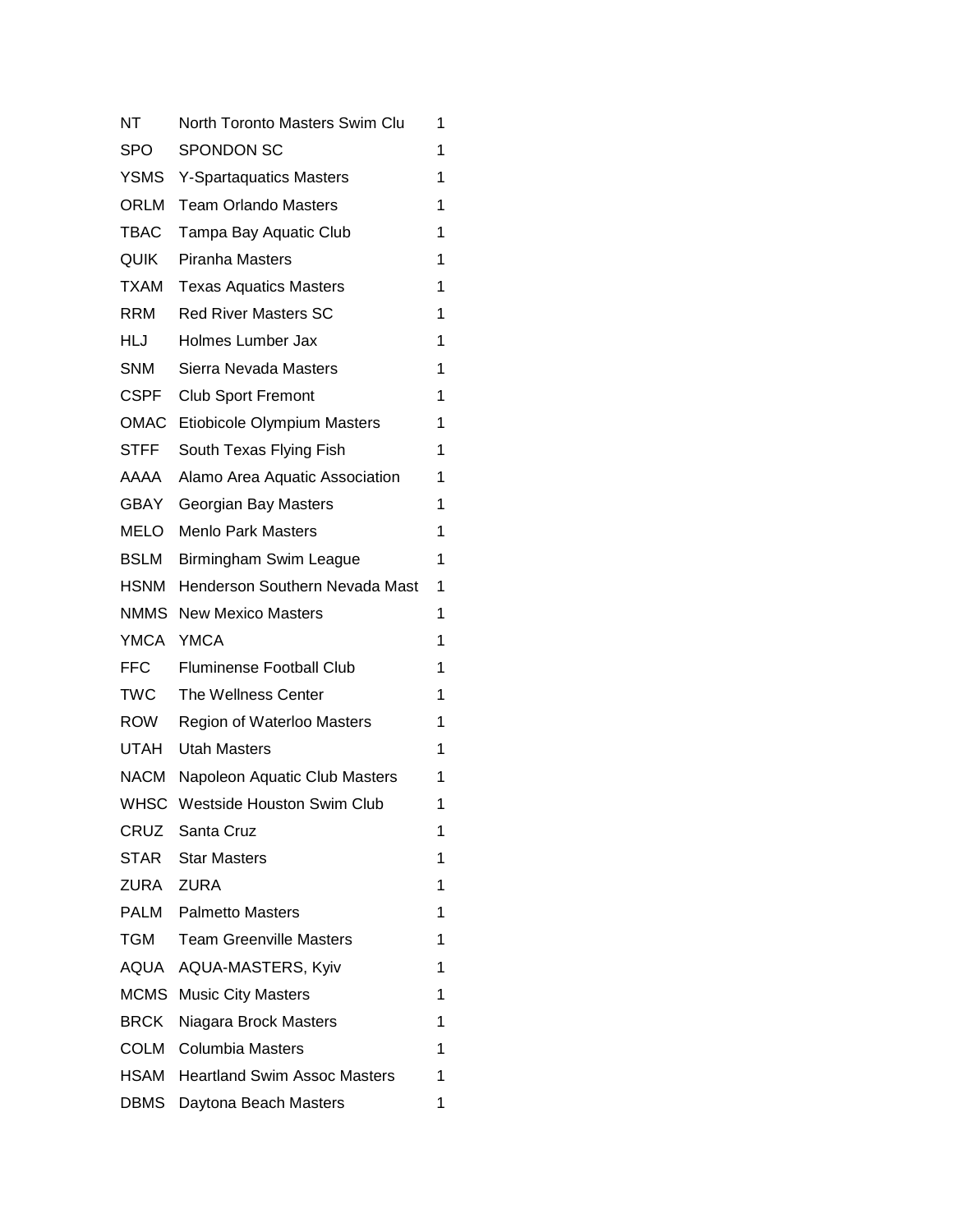| <b>OMM</b>  | Owensboro Marlin Masters SC                                                                                                  |    | 1 |
|-------------|------------------------------------------------------------------------------------------------------------------------------|----|---|
| SWM         | South West Aquatic Masters                                                                                                   |    | 1 |
| AERL        | Aerlingus SC                                                                                                                 |    | 1 |
| TSUN        | San Francisco Tsunami Masters                                                                                                |    | 1 |
|             | <b>AURO</b> Aurora Masters                                                                                                   |    | 1 |
|             | <b>GKMS</b> Greater Knoxville Masters                                                                                        |    | 1 |
|             | <b>RMST</b> Reston Masters Swim Team                                                                                         |    | 1 |
| <b>USF</b>  | Univ San Francisco                                                                                                           |    | 1 |
| CDP         | Club Deportivo Potosino                                                                                                      |    | 1 |
| H2O         | <b>H2Ouston Swims</b>                                                                                                        |    | 1 |
| MVN         | <b>Mission Viejo Masters</b>                                                                                                 |    | 1 |
| O*H*        | <b>Team Divisions for Scoring</b><br><b>Men's Team Divisions</b><br><b>Men's Large Teams</b><br>O*H*I*O Masters Swim Club 85 |    |   |
|             | <b>GOST</b> Great Ohio Swim Team                                                                                             | 34 |   |
|             | MICH Michigan Masters                                                                                                        | 30 |   |
|             | <b>Men's Medium Teams</b>                                                                                                    |    |   |
| IМ          | <b>Illinois Masters</b>                                                                                                      | 24 |   |
|             | <b>NCMS</b> North Carolina Masters                                                                                           | 17 |   |
|             | DYNA Dynamo Swim Club Masters                                                                                                | 16 |   |
|             | <b>GOLD</b> Gold Coast Masters                                                                                               | 15 |   |
| NIAG        | Niagara District Mst                                                                                                         | 13 |   |
|             | <b>GCMT</b> Greater Columbus Masters ST                                                                                      | 12 |   |
| VMST        | Virginia Masters Swim Team                                                                                                   | 11 |   |
| NEM         | <b>New England Masters</b>                                                                                                   | 11 |   |
| <b>ANCM</b> | <b>Montgomery Ancient Mariners</b>                                                                                           | 10 |   |
|             | <b>CONN</b> Connecticut Masters                                                                                              | 9  |   |
| 1776        | Colonials 1776                                                                                                               | 9  |   |
|             | PAFC Pennypack Aquatic/Fitness                                                                                               | 9  |   |
|             | WMAC Wisconsin Masters AQC na                                                                                                | 9  |   |
|             | <b>Men's Small Teams</b>                                                                                                     |    |   |
| SDSM        | San Diego Swim Masters                                                                                                       |    | 8 |
| GAJA        | Georgia                                                                                                                      |    | 8 |
| FMM         | <b>Florida Maverick Masters</b>                                                                                              |    | 7 |
| RMM         | <b>Rocky Mountain Masters</b>                                                                                                |    | 7 |
| SLAM        | <b>St Louis Masters Swim Club</b>                                                                                            |    | 7 |
| <b>DCM</b>  | <b>DC</b> Masters                                                                                                            |    | 6 |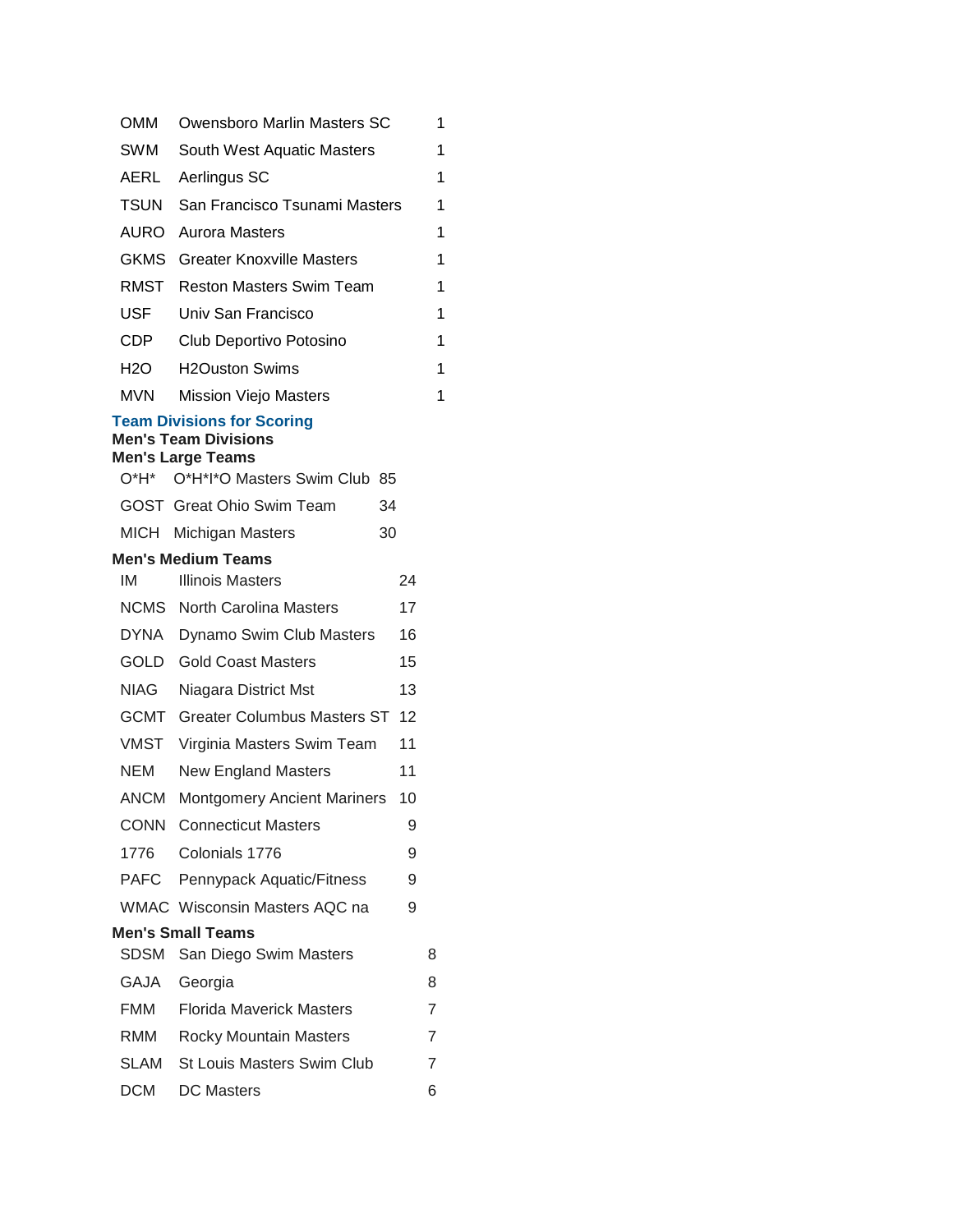| AMAM        | Allegheny Mountain                         | 6              |
|-------------|--------------------------------------------|----------------|
| PCAT        | <b>Plano Wetcats</b>                       | 6              |
| <b>GMUP</b> | <b>Patriot Masters Swim Team</b>           | 6              |
|             | MOVY Missouri Valley                       | 6              |
| <b>SWIM</b> | S W I M Florida Masters Inc                | 6              |
| <b>GSM</b>  | <b>Garden State Masters</b>                | 5              |
| CLVM        | City of Las Vegas Masters                  | 5              |
| <b>TOC</b>  | The Olympic Club                           | 5              |
| <b>ISF</b>  | <b>YMCA Indy SwimFit</b>                   | 5              |
| OREG        | Oregon Masters                             | 5              |
| METR        | <b>Metro Masters Swim Club</b>             | 5              |
| <b>MCM</b>  | <b>Mid Cities Masters</b>                  | 5              |
| ARIZ        | Arizona Masters                            | 4              |
| SCAQ        | Southern Cal Aquatics Masters              | 4              |
|             | <b>CHMS</b> Crescent Hill Masters Swimming | 4              |
| LAKE        | <b>Lakeside Masters</b>                    | 4              |
| <b>WCM</b>  | <b>Walnut Creek</b>                        | 4              |
| <b>TYMS</b> | Toronto Y Masters swim club                | 4              |
| <b>TPIT</b> | Team Pittsburgh                            | 3              |
| ADMS        | <b>Adirondack Masters</b>                  | 3              |
| <b>MAM</b>  | Manatee Aquatic                            | 3              |
| <b>WILD</b> | <b>Wildcat Masters</b>                     | 3              |
|             | DCAC Dist Of Columbia Aquatics Club        | 3              |
|             | MACO Multnomah Athletic Club               | 3              |
| <b>PNA</b>  | <b>Pacific Northwest Aquatics</b>          | 3              |
| <b>AYMS</b> | <b>Ashland Y Masters Swimming</b>          | 3              |
|             | <b>SMMM</b> San Mateo Mst Marlins          | 3              |
| TERR        | <b>Terrapin Masters</b>                    | 3              |
| <b>FXCM</b> | <b>Fairfax County Masters</b>              | 3              |
| <b>MOST</b> | <b>Masters of South Texas</b>              | 3              |
| <b>MESC</b> | <b>Maine Masters Sc</b>                    | 2              |
| MVM         | Mountainview                               | $\overline{2}$ |
| CATM        | Clearwater Aquatic Team (Maste             | $\overline{c}$ |
| <b>IAMA</b> | Iowa Masters Swimming                      | $\overline{c}$ |
| KEN         | <b>Kenyon Masters</b>                      | 2              |
| <b>MINN</b> | Minnesota Masters Swim Club                | $\overline{2}$ |
| <b>BDGR</b> | <b>Badger Masters</b>                      | $\overline{c}$ |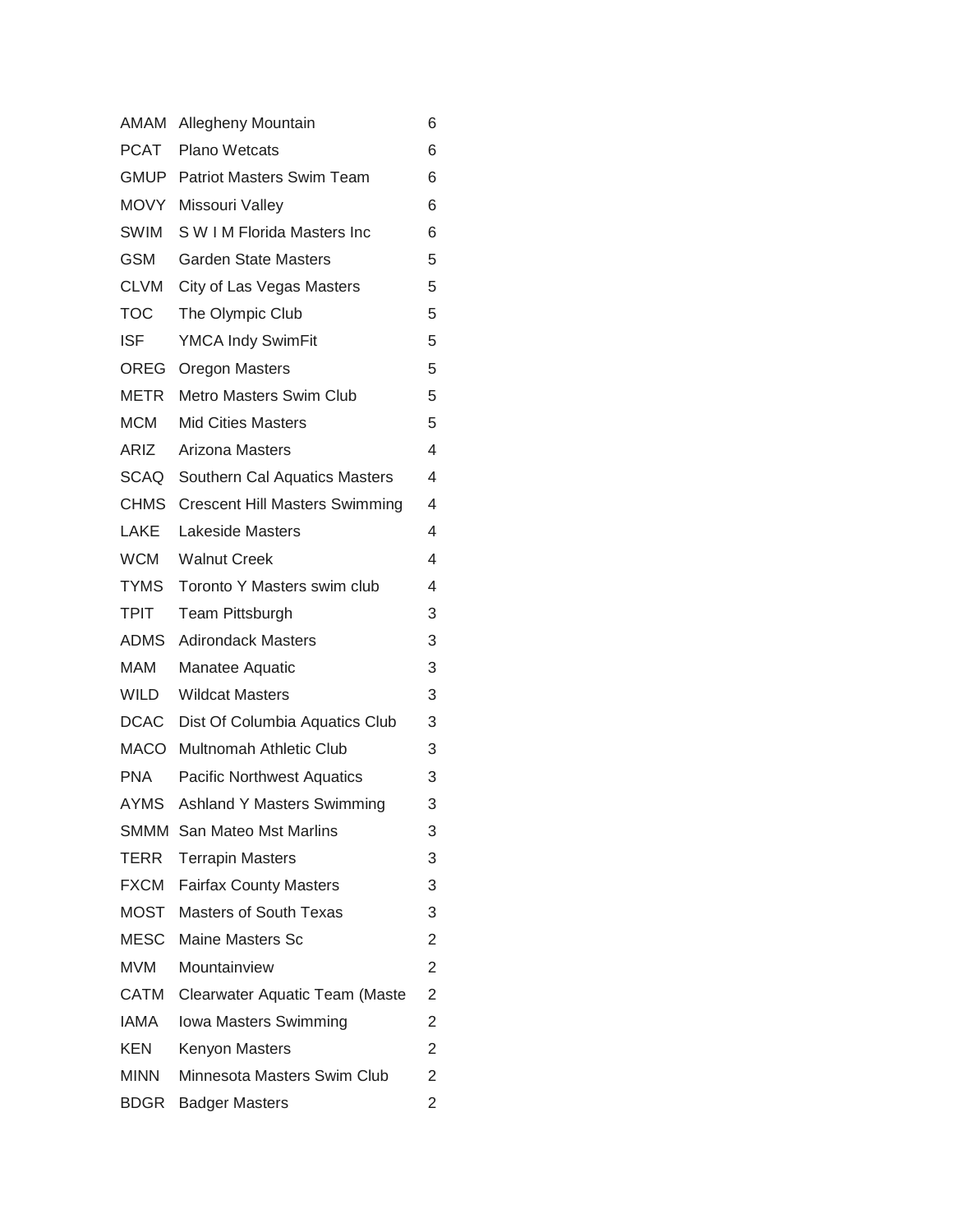| UCI         | <b>UCI Masters</b>                    | 2              |
|-------------|---------------------------------------|----------------|
| <b>VZLA</b> | <b>MASTER VENEZUELA</b>               | 2              |
| <b>SPM</b>  | <b>St Pete Masters Inc</b>            | 2              |
| AKMS        | Alaska Masters Swmg                   | 2              |
| DOC         | Doc's Indiana Univ Masters            | $\overline{c}$ |
| <b>RINC</b> | Rinconada                             | 2              |
| SCAM        | <b>Strawberry Canyon AQM</b>          | 2              |
| <b>LYTA</b> | Lake Lytal Masters                    | 2              |
| <b>PMAC</b> | Palos Masters Aquatic Club            | 2              |
| <b>EXCL</b> | <b>Excel Aquatics Masters</b>         | 2              |
| CRAQ        | <b>Crawfish Aquatics</b>              | 2              |
| RHMS        | Rolling Hills Mud Sharks              | 2              |
| <b>VCM</b>  | <b>Ventura County Masters</b>         | 2              |
| BGSU        | <b>Bowling Green State Univ Maste</b> | 2              |
| <b>SOFM</b> | <b>South Fork Masters</b>             | 2              |
| RMSC        | Regina Muskys Swim Club               | 1              |
| ARKM        | <b>Arkansas Masters</b>               | 1              |
| <b>WAND</b> | <b>Wandsworth Swim Club</b>           | 1              |
| NT          | North Toronto Masters Swim Clu        | 1              |
| <b>YSMS</b> | <b>Y-Spartaquatics Masters</b>        | 1              |
| ORLM        | <b>Team Orlando Masters</b>           | 1              |
| <b>TBAC</b> | Tampa Bay Aquatic Club                | 1              |
| <b>TXAM</b> | <b>Texas Aquatics Masters</b>         | 1              |
| RRM         | <b>Red River Masters SC</b>           | 1              |
| VAAC        | <b>VALLE ARRIBA ATHLETIC CLUB</b>     | 1              |
| <b>IMSC</b> | <b>Irving Masters Swim Club</b>       | 1              |
| <b>STFF</b> | South Texas Flying Fish               | 1              |
| LAM         | Los Altos Masters                     | 1              |
| AAAA        | Alamo Area Aquatic Association        | 1              |
| MELO        | <b>Menlo Park Masters</b>             | 1              |
| GSC         | <b>Gator Swim Club</b>                | 1              |
| <b>HSNM</b> | Henderson Southern Nevada Mast        | 1              |
| YMCA        | <b>YMCA</b>                           | 1              |
| TAM         | <b>Tamalpais Aquatic</b>              | 1              |
| <b>TWC</b>  | The Wellness Center                   | 1              |
| FFC.        | <b>Fluminense Football Club</b>       | 1              |
| ROW         | Region of Waterloo Masters            | 1              |
|             |                                       |                |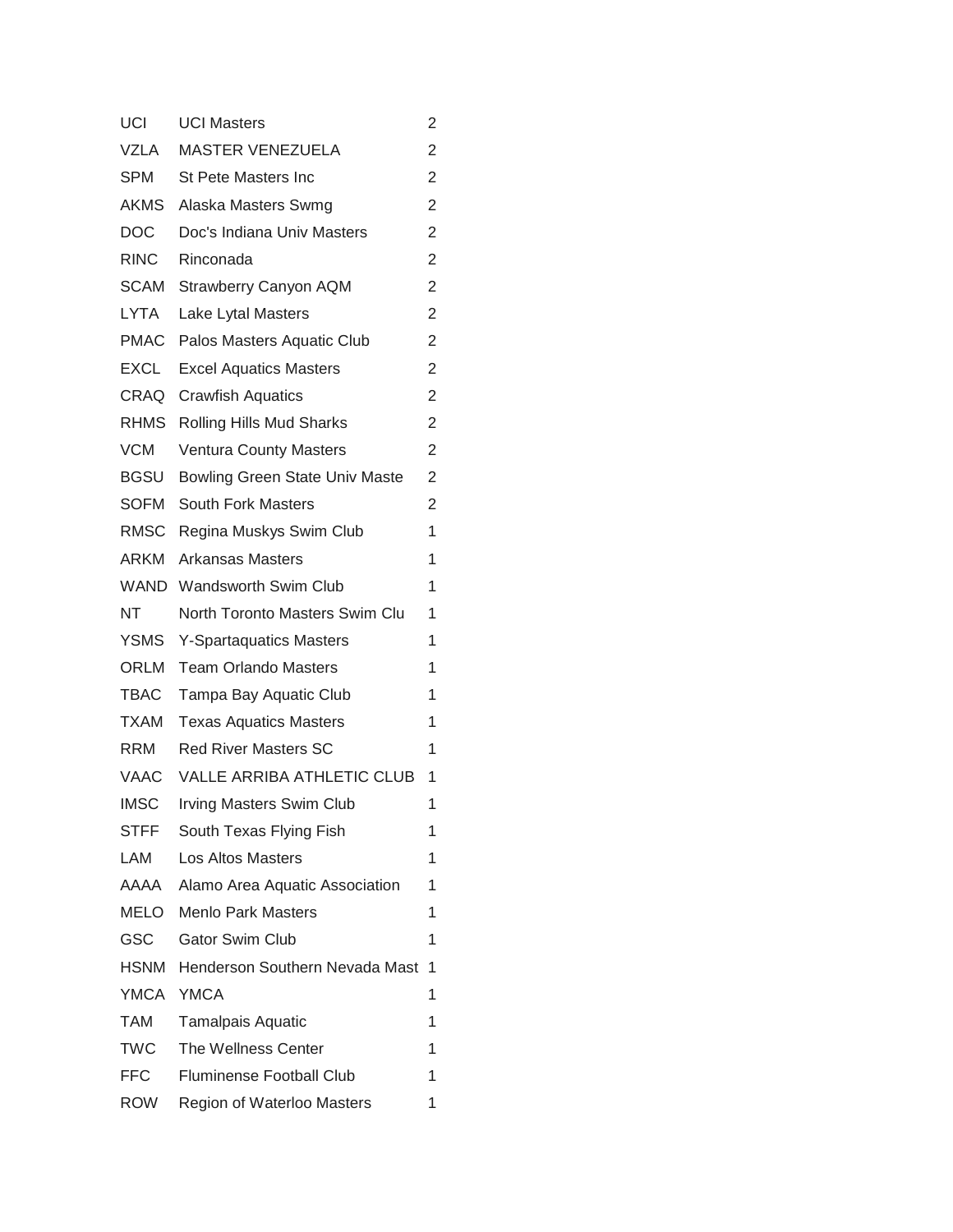| <b>STAR</b> | <b>Star Masters</b>                                                                                                                |    | 1 |
|-------------|------------------------------------------------------------------------------------------------------------------------------------|----|---|
|             | ZURA ZURA                                                                                                                          |    | 1 |
|             | CRUZ Santa Cruz                                                                                                                    |    | 1 |
|             | <b>PALM</b> Palmetto Masters                                                                                                       |    | 1 |
| TGM         | <b>Team Greenville Masters</b>                                                                                                     |    | 1 |
| <b>TYR</b>  | <b>Team TYR</b>                                                                                                                    |    | 1 |
|             | AQUA AQUA-MASTERS, Kyiv                                                                                                            |    | 1 |
| GRIN        | <b>GReater INdiana</b>                                                                                                             |    | 1 |
|             | <b>BRCK</b> Niagara Brock Masters                                                                                                  |    | 1 |
|             | <b>HSAM</b> Heartland Swim Assoc Masters                                                                                           |    | 1 |
| SPCO        | <b>Space Coast Masters</b>                                                                                                         |    | 1 |
| COLM        | <b>Columbia Masters</b>                                                                                                            |    | 1 |
| <b>IRCC</b> | <b>Indian River Comm Coll Masters</b>                                                                                              |    | 1 |
| OMM         | Owensboro Marlin Masters SC                                                                                                        |    | 1 |
| <b>USF</b>  | Univ San Francisco                                                                                                                 |    | 1 |
|             | <b>GKMS</b> Greater Knoxville Masters                                                                                              |    | 1 |
| ILF         | <b>Ilford Swimming Club</b>                                                                                                        |    | 1 |
| NYG I       | <b>North York Gators</b>                                                                                                           |    | 1 |
| STAN        | <b>Stanford Masters</b>                                                                                                            |    | 1 |
| ZAPM        | <b>Zenith Aquatics Masters</b>                                                                                                     |    | 1 |
| <b>LAC</b>  | Lewisville Aquatic Club                                                                                                            |    | 1 |
|             | DCRP DC Dept Rec & Parks                                                                                                           |    | 1 |
|             | <b>SAWS</b> Sawtooth Masters                                                                                                       |    | 1 |
|             | <b>CMAQ</b> Catfish Masters Aquatics                                                                                               |    | 1 |
|             | <b>OMAH</b> Omaha Masters                                                                                                          |    | 1 |
| CUBU        | Curl-Burke Swim Club                                                                                                               |    | 1 |
|             | <b>Team Divisions for Scoring</b><br><b>Women's Team Divisions</b><br><b>Women's Large Teams</b><br>O*H* O*H*I*O Masters Swim Club | 44 |   |
|             | <b>GOST</b> Great Ohio Swim Team                                                                                                   | 24 |   |
| MICH        | Michigan Masters                                                                                                                   | 22 |   |
| NIAG        | Niagara District Mst                                                                                                               | 20 |   |
| KEN         | <b>Kenyon Masters</b>                                                                                                              | 18 |   |
| ΙM          | <b>Illinois Masters</b>                                                                                                            | 16 |   |
|             | Women's Medium Teams                                                                                                               |    |   |
|             | <b>NCMS</b> North Carolina Masters                                                                                                 | 12 |   |
|             | VMST Virginia Masters Swim Team                                                                                                    | 11 |   |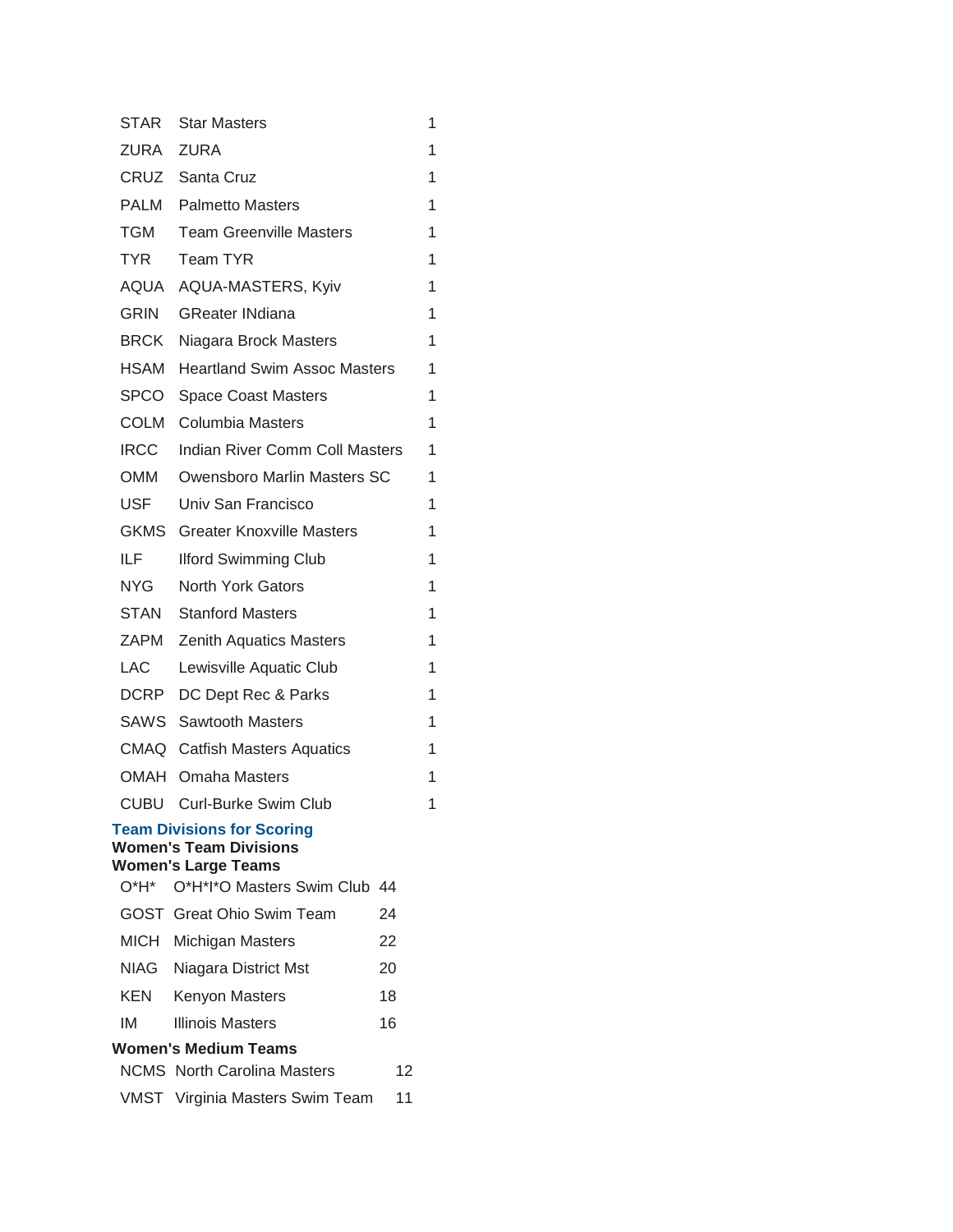|             | PAFC Pennypack Aquatic/Fitness<br>10         |                          |
|-------------|----------------------------------------------|--------------------------|
|             | <b>GCMT</b> Greater Columbus Masters ST<br>9 |                          |
| NEM         | <b>New England Masters</b><br>9              |                          |
| DCM         | <b>DC</b> Masters<br>8                       |                          |
|             | DYNA Dynamo Swim Club Masters<br>8           |                          |
|             | <b>Women's Small Teams</b>                   |                          |
|             | <b>CONN</b> Connecticut Masters              | 7                        |
|             | <b>OREG</b> Oregon Masters                   | 7                        |
| 1776        | Colonials 1776                               | $\overline{7}$           |
|             | <b>ANCM</b> Montgomery Ancient Mariners      | 7                        |
| FMM         | <b>Florida Maverick Masters</b>              | 6                        |
| VAAC        | <b>VALLE ARRIBA ATHLETIC CLUB</b>            | 6                        |
|             | <b>METR</b> Metro Masters Swim Club          | 6                        |
|             | WMAC Wisconsin Masters AQC na                | 6                        |
| <b>ISF</b>  | <b>YMCA Indy SwimFit</b>                     | 5                        |
| GAJA        | Georgia                                      | 5                        |
|             | SDSM San Diego Swim Masters                  | $\overline{4}$           |
| GOLD        | <b>Gold Coast Masters</b>                    | 4                        |
| RMM         | <b>Rocky Mountain Masters</b>                | $\overline{\mathcal{L}}$ |
|             | <b>GMUP</b> Patriot Masters Swim Team        | $\overline{4}$           |
| SLAM        | <b>St Louis Masters Swim Club</b>            | $\overline{\mathcal{L}}$ |
| WCM         | <b>Walnut Creek</b>                          | 4                        |
| GSM         | <b>Garden State Masters</b>                  | 3                        |
| WILD        | <b>Wildcat Masters</b>                       | 3                        |
|             | <b>PCAT</b> Plano Wetcats                    | 3                        |
| ARIZ        | Arizona Masters                              | 3                        |
|             | MACO Multnomah Athletic Club                 | 3                        |
| HIMA        | <b>Hawaii Masters</b>                        | 3                        |
| LAKE        | <b>Lakeside Masters</b>                      | 3                        |
|             | MOVY Missouri Valley                         | 3                        |
| <b>IRCC</b> | Indian River Comm Coll Masters               | 3                        |
| <b>MCM</b>  | <b>Mid Cities Masters</b>                    | 3                        |
| LYMS        | Lancaster (OH) YMCA Masters                  | $\overline{2}$           |
|             | <b>ADMS</b> Adirondack Masters               | $\overline{2}$           |
|             | RMSC Regina Muskys Swim Club                 | 2                        |
|             | <b>UNON</b> Unattached Ontario               | 2                        |
|             | <b>AMAM</b> Allegheny Mountain               | $\overline{c}$           |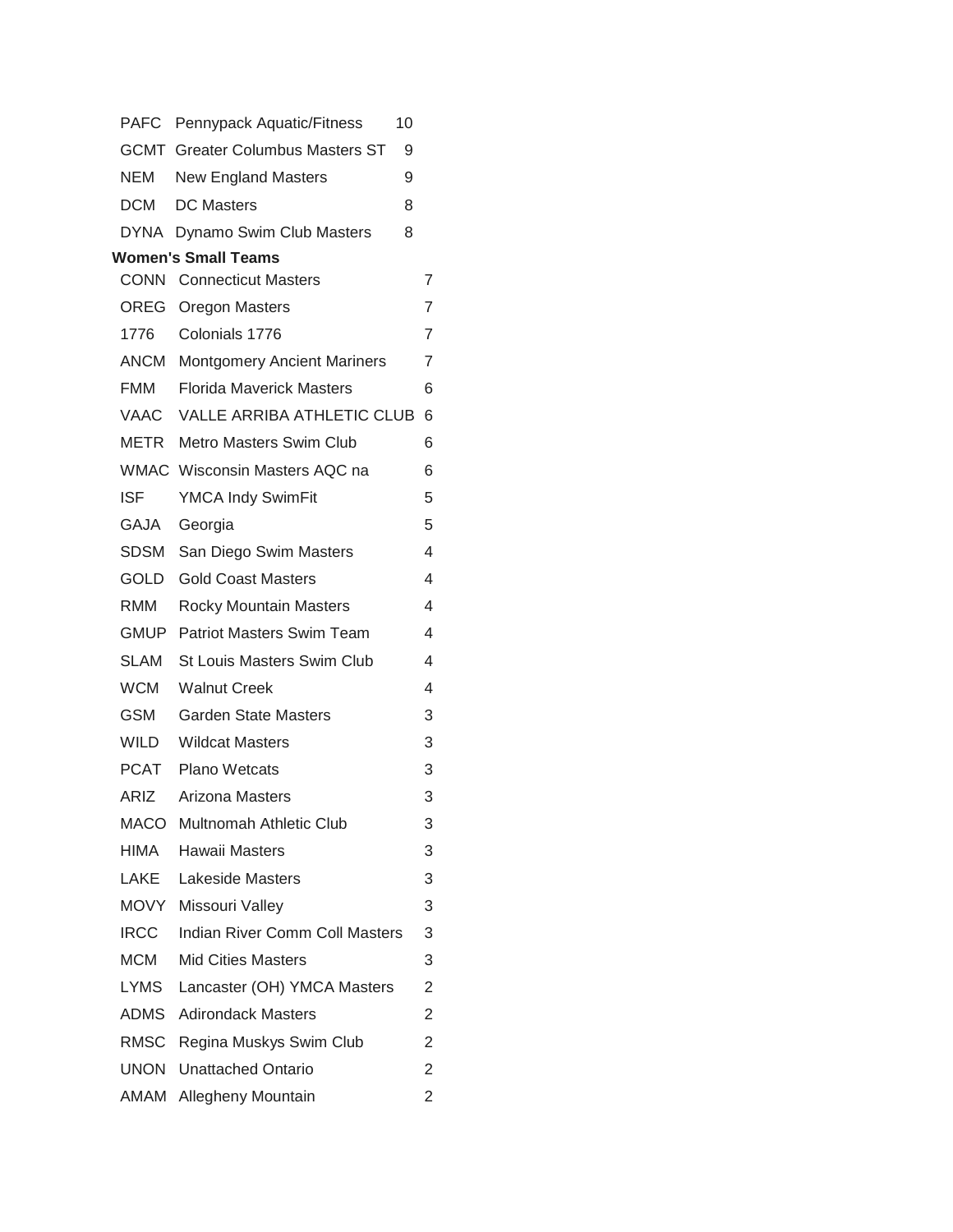| <b>MINN</b> | Minnesota Masters Swim Club        | 2 |
|-------------|------------------------------------|---|
| <b>TOC</b>  | The Olympic Club                   | 2 |
| <b>MSBC</b> | <b>British Columnia</b>            | 2 |
| <b>SPM</b>  | <b>St Pete Masters Inc</b>         | 2 |
| TAM         | <b>Tamalpais Aquatic</b>           | 2 |
| <b>PNA</b>  | <b>Pacific Northwest Aquatics</b>  | 2 |
| <b>SCAM</b> | <b>Strawberry Canyon AQM</b>       | 2 |
| <b>WMST</b> | <b>Woodlands Masters Swim Team</b> | 2 |
| <b>PMAC</b> | Palos Masters Aquatic Club         | 2 |
| <b>EXCL</b> | <b>Excel Aquatics Masters</b>      | 2 |
| CRAQ        | <b>Crawfish Aquatics</b>           | 2 |
| TERR        | <b>Terrapin Masters</b>            | 2 |
| <b>RHMS</b> | Rolling Hills Mud Sharks           | 2 |
| <b>TYMS</b> | Toronto Y Masters swim club        | 2 |
| <b>HOTS</b> | <b>Heart of Texas SwimMasters</b>  | 2 |
| SWIM        | S W I M Florida Masters Inc        | 2 |
| <b>PIMM</b> | Parris Island Mwr Mst              | 1 |
| <b>TPIT</b> | <b>Team Pittsburgh</b>             | 1 |
| ES          | <b>Elmwood Sharks</b>              | 1 |
| <b>MESC</b> | <b>Maine Masters Sc</b>            | 1 |
| <b>MVM</b>  | Mountainview                       | 1 |
| CATM        | Clearwater Aquatic Team (Maste     | 1 |
| IAMA        | Iowa Masters Swimming              | 1 |
| <b>SPO</b>  | <b>SPONDON SC</b>                  | 1 |
| COWI        | <b>British Columbia</b>            | 1 |
| QUIK        | Piranha Masters                    | 1 |
| HLJ         | Holmes Lumber Jax                  | 1 |
| <b>SNM</b>  | Sierra Nevada Masters              | 1 |
| CLVM        | City of Las Vegas Masters          | 1 |
| <b>IMSC</b> | <b>Irving Masters Swim Club</b>    | 1 |
| <b>OMAC</b> | Etiobicole Olympium Masters        | 1 |
| CSPF        | <b>Club Sport Fremont</b>          | 1 |
| LAM         | Los Altos Masters                  | 1 |
| GBAY        | Georgian Bay Masters               | 1 |
| GSC         | <b>Gator Swim Club</b>             | 1 |
| <b>BSLM</b> | Birmingham Swim League             | 1 |
| NMMS        | <b>New Mexico Masters</b>          | 1 |